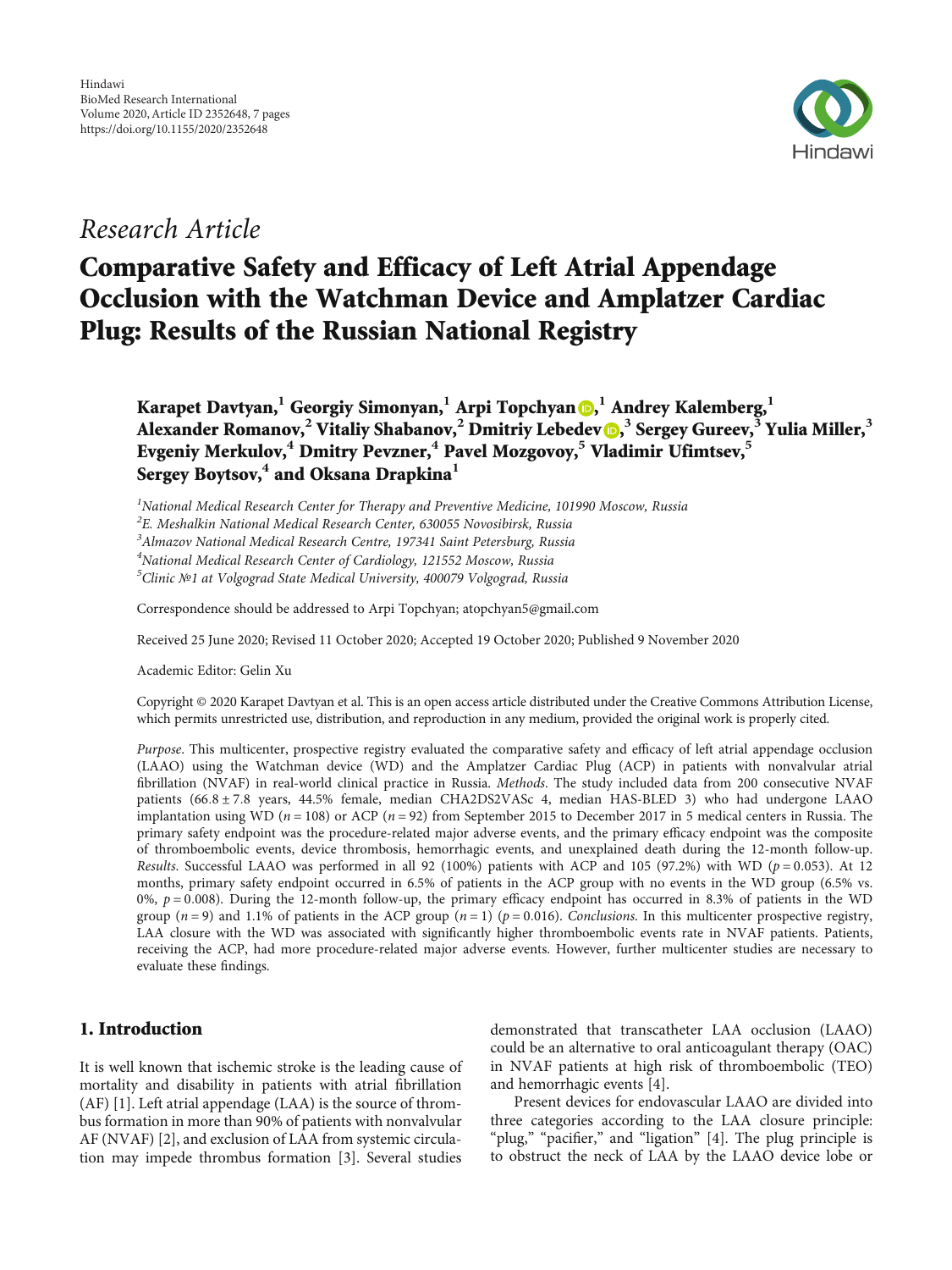umbrella, e.g., the Watchman device (WD) [[5](#page-5-0)]. The pacifier devices have an additional disk to close LAA ostium from the left atrial site in addition to the device lobe/umbrella (Amplatzer Cardiac Plug (ACP), Amplatzer Amulet [\[6\]](#page-5-0)). Complete ligation of the neck of the LAA is the mechanism of closure with ligation devices (LARIAT) [[7\]](#page-6-0).

However, the data on comparative safety and efficacy of LAA closure using WD and ACP are limited to a few single-center studies [\[8](#page-6-0), [9\]](#page-6-0).

This registry aimed at assessing the safety and efficacy of the WD compared with ACP for thromboembolic events prevention and adverse events in patients with NVAF in a multicenter study.

#### 2. Methods

This multicenter, non-randomized prospective registry included data from 200 consecutive NVAF patients, who undergone LAAO implantation using WD (*n* = 108, WD group) or ACP  $(n = 92, \text{ ACP}$  group) from September 2015 to December 2017 in 5 medical centers in Russia within the framework of the state catheter-based LAAO program. The WD (Boston Scientific, Natick, Massachusetts) and ACP (St. Jude Medical, St. Paul, MN, USA) were the only LAAO devices approved by the Federal Service on Healthcare Surveillance in Russian Federation. The registry protocol was initially approved by the National Ethics Committee and after that by each center's Local Ethics Committee. Written informed consent was obtained from all patients before enrollment.

The inclusion criteria were age  $\geq$  18 years, NVAF, CH  $A_2DS_2VASc \geq 2$ , high risk of hemorrhagic events, and noncompliance with pharmacological OAC therapy. The exclusion criteria were significant mitral valve disease, left ventricular ejection fraction (LVEF) < 35%, the tendency to systemic thrombosis, and severe comorbidities.

Preprocedural transesophageal echocardiography (TEE) was performed to exclude LAA thrombosis and evaluate LAA dimensions. LAAO procedures were carried out under continuous intravenous sedation with propofol or general anaesthesia with endotracheal intubation. Transseptal puncture was performed under the TEE guidance using an 8 Fr. transseptal sheath (usually SL0, St. Jude Medical) with the Brockenbrough needle. Intravenous heparin was administered at the time of transseptal puncture (target activated clotting time  $\geq 250$  s). A pigtail catheter was advanced over the 0.035-inch J-tipped guidewire into the LAA, and LAA angiography was performed in several views for better evaluation of LAA anatomy. The device size was selected to be 10-20% larger than the diameter of the landing zone based on TEE and angiographic measurement of LAA [\[4](#page-5-0)]. After that, a stiff J-tipped guidewire was inserted either into the distal LAA or left superior pulmonary vein depending on the operator. The transseptal sheath was exchanged to the appropriate delivery system, and the occluder was advanced via the delivery system to the LAA. After deployment, the device position, compression grade, and the completeness of LAA closure were assessed by both TEE (including colour-flow Doppler) and angiography. Tug test under fluoroscopic and TEE guidance was performed to confirm device stability [\[4, 6](#page-5-0)].

In two clinics, either WD or ACP was available for LAAO implantation. In the other three clinics, both WD and ACP were used, and device selection depended on operator preferences.

Postprocedural antithrombotic therapy strategy was left to the discretion of doctors.

Patients' baseline characteristics, procedure, and followup data were collected according to established registry protocol. Patients were followed at 45 days and 3, 6, and 12 months after enrollment. Diagnostic TEE was performed at 45 days and six months to assess LAAO device positioning, smoothness of atrial surface, and presence/absence of residual leaks. At each follow-up visit, the data regarding clinical events and healthcare utilization was collected.

The primary safety endpoint included procedure-related major adverse events (pericardial effusion, cardiac tamponade, device embolization, and procedure/device-related death). The primary efficacy endpoint was the composite of TEO, device thrombosis, hemorrhagic events, and unexplained death during the 12-month follow-up. The secondary endpoints were successful LAAO implantation rate and incidence rates of significant (≥5 mm) leakage on 6-month TEE.

2.1. Statistical Analysis. The number of study participants  $(n = 200)$  was predefined by the government-funded character of the trial. Continuous variables were presented as mean ± standard deviation (SD), median (Me), and interquartile range (IQR), categorical variables—as frequencies. Comparisons between two groups were performed with the Mann–Whitney *U* test, chi-square test, and 2-sided Fisher's exact test, as appropriate. A Spearman's correlation test was performed to evaluate the relationship between two methods for measuring LAA size. The Kaplan-Meier analysis with the log-rank test was run to estimate primary endpoints. The Cox proportional hazard model was used to evaluate the effect of prior LAAO procedure experience on the primary endpoints when possible: the hazard ratio (HR) and 95% confidence intervals (CI) were calculated. A two-tailed *p* value ≤ 0.05 was regarded significant. Statistical analysis was performed using Stata v15.0 for Windows (StataCorp., USA).

#### 3. Results

3.1. Patients' and Procedural Characteristics. Two hundred patients with NVAF from 5 medical centers, who underwent LAAO implantation using WD ( $n = 108$ ) and ACP ( $n = 92$ ), were consecutively recruited in the study between September 2015 and December 2017. The mean age of the total study participants was 66*:*8±7*:*8 years; there were slightly fewer females (44.5%) than males. No significant differences were observed in age (66*:*9±7*:*9 vs. 66*:*7±7*:*6, *p* = 0*:*795) and gender (female 45.4% vs. 43.5%, *p* = 0*:*795) between the groups. The percentage of patients with concomitant arterial hypertension (AH) was significantly higher in WD group (90.7% vs. 76.4%, *p* = 0*:*006), the frequency of congestive heart failure (CHF) (59.3 vs. 80.4, *p* = 0*:*001), and prior ischemic stroke (19.4 vs. 32.6, *p* = 0*:*033)—in ACP group. The  $CHA<sub>2</sub>DS<sub>2</sub>VASc$  score ranged from 2 to 8 (median score 4). The median of HAS-BLED score was 3. More than half of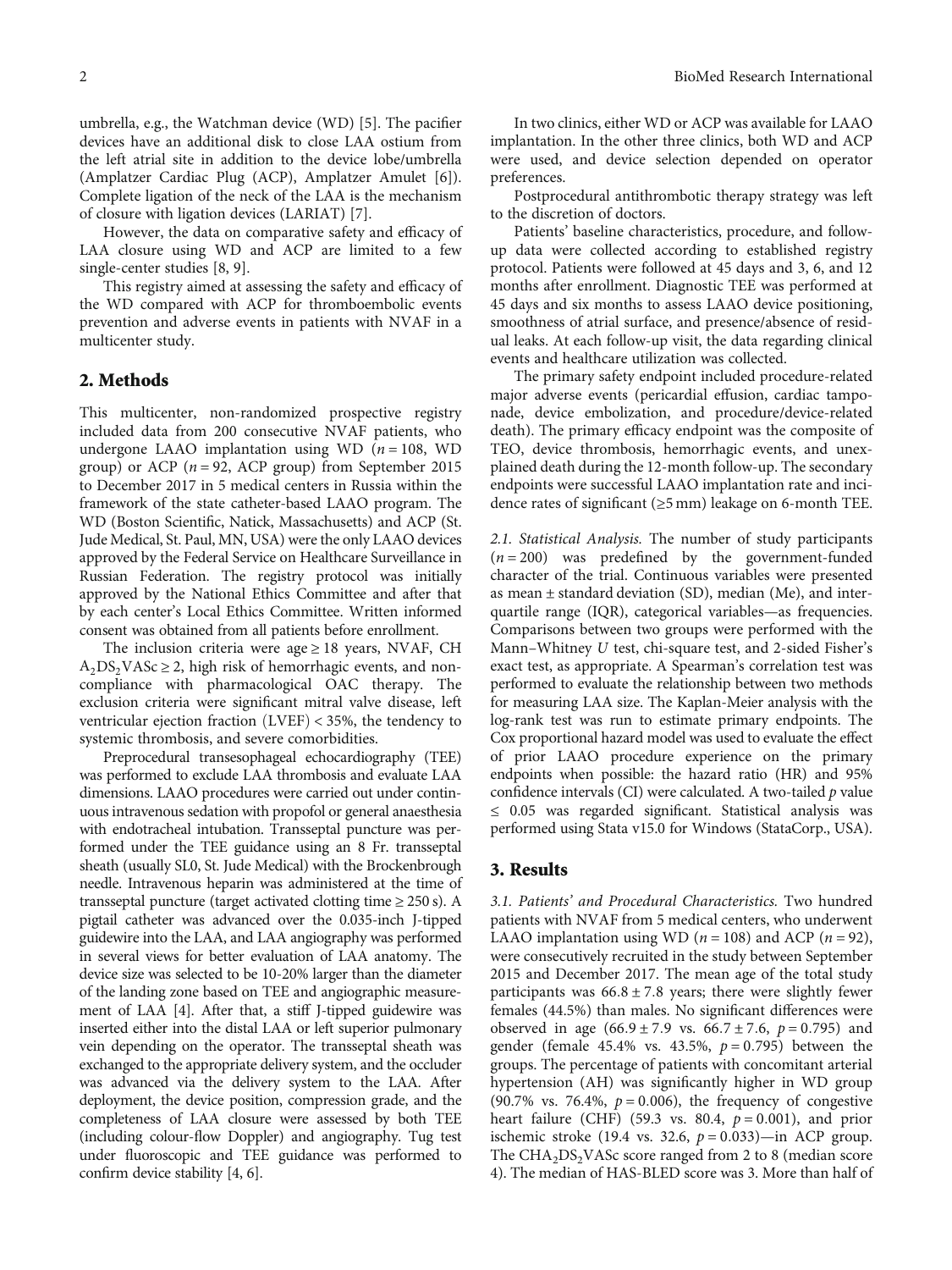the patients were taking Warfarin, but only the third of them achieved the target INR (32.3%).

Baseline clinical and demographic characteristics of patients are presented in Table [1.](#page-3-0)

The same operators carried out the LAAO procedures in each clinic. Successful LAA occluder implantation was performed in all 92 (100%) patients with ACP and 105 (97.2%) with WD ( $p = 0.053$ ). In these 3 cases, there was a displacement of the WD during tug test despite several attempts of reposition. The mean size of WD was 26*:*3±3*:*8 mm, and the mean ACP size was  $24.6 \pm 3.7$  ( $p = 0.002$ ). There was no significant difference in the mean contrast media volume used (155 vs. 150 ml, *p* = 0*:*776).

3.2. Primary Endpoints. 188 from 200 patients (94%) completed a 12-month clinical follow-up. One procedure-related death occurred the next day after the procedure. Two patients died during the follow-up period. One of them in the ACP group died in 6 weeks after LAAO implantation. No autopsy was performed; therefore, the exact cause of death was not determined. The other patient in the WD group died in 8 months after the procedure from stomach cancer.

At 12 months, primary safety endpoint occurred in 6.5% of patients in the ACP group with no events in the WD group (6.5% vs. 0%, *p* = 0*:*008) (Figure [1\)](#page-3-0).

In the ACP group, one procedure-related death occurred the next day due to pulmonary trunk perforation with fatal cardiac tamponade, and one patient developed haemotamponade requiring pericardiocentesis. In one case, device migration occurred to the left ventricle the next day, and subsequent endovascular removal of the occluder device was performed. In two patients, device embolization to abdominal aorta was identified on 45-day TEE. In one case, LAAO device was successfully removed via the right femoral artery by the percutaneous procedure. The other patient underwent open aortic surgery with aorto-left femoral bypass. One patient in the ACP group developed intraprocedural right femoral artery trauma by LAAO device sheath requiring urgent surgical intervention (Table [2\)](#page-4-0).

Vascular access site minor complications (hematoma and bleeding), managed conservatively, occurred in one patient from each group. The procedure-related total complication rate was significantly higher in the ACP group compared with the WD group  $(9.8\% \text{ vs. } 0.9\%, p = 0.006)$ .

At 12 months, the primary efficacy endpoint occurred in 8.3% of patients in the WD group  $(n=9)$  and 1.1% of patients in the ACP group  $(n = 1)$   $(p = 0.018)$  (Figure [2](#page-4-0)).

On 45-day TEE, silent thrombus was observed on the WD in three patients, who were treated with dual antiplatelet therapy (DAPT). In all cases, thrombus resolved on Enoxaparin sodium therapy (within 21 days) without any sequelae. TIA/stroke occurred in 5 patients (6.2%) in the WD group with no such events in the ACP group. Two patients presenting with stroke were taking DAPT, and the other two were being treated with NOAC and the combination of NOAC and Aspirin, respectively. One patient did not get any antithrombotic medications. Also, one patient in the WD group developed nasal bleeding requiring hospitalization.

3.3. Secondary Endpoints. There was no significant difference in LAAO device implantation success rate (97.2% vs. 100%,  $p = 0.053$ ) and significant peridevice leakage ( $\ge 5$  mm) incidence rate (3.0% vs. 0%,  $p = 0.059$ ) between the WD group and ACP group. In two patients with leak, silent thrombus formation on the atrial side of WD was observed on 45-day TEE. Both thrombus cases were successfully managed with OAC.

3.4. LAAO Procedure Experience-Based Efficacy and Safety. The complications rate between centers ranged from 0% to 10.3% depending on the operators' experience. Only three operators had prior experience of catheter-based LAAO procedure with the implantation volume no less than 50, which was associated with a significantly lower complications rate (0.8% vs. 6.2%,  $p = 0.04$ ). Five in six cases of major procedure-related adverse events occurred in two clinics without prior LAAO experience. Moreover, only ACP was available in one of these two clinics without prior LAAO experience. The frequency of the WD implantation in experienced centers was significantly higher (74.1% vs. 23.5%, *p* < 0*:*0001). However, there was no significant difference in the primary efficacy endpoint depending on center LAAO procedural volume (HR 1.27 (95% CI 0.24-6.6, *p* = 0*:*78)).

3.5. Postprocedural Antithrombotic Therapy Strategy. Oral anticoagulation therapy strategy was left to the physicians' discretion. Antithrombotic therapy did not significantly differ from that in the ACP group ( $p = 0.054$ ) (Figure [3\)](#page-4-0). At 12-month follow-up, the rate of compliance with antithrombotic therapy in the WD group was comparable to that in the ACP group (92.5 vs. 92.1%, *p* = 0*:*934). Approximately half of the patients were on DAPT, and third of the patients on anticoagulant therapy (Warfarin or NOAC). 14.6% of patients were taking a combination of oral anticoagulants with antiplatelets, and 2.0% of patients were taking injective anticoagulants (Enoxaparin sodium, Nadroparin calcium).

#### 4. Discussion

We evaluated the safety and efficacy of the two most frequently used LAAO devices in Russia (the WD and ACP) in real-world clinical practice. The major findings of this study were that ACP implantation was associated with greater major complications' rate and the use of WD—with higher device thrombus formation/TIA/stroke rate.

The observed major adverse event rate in the ACP group (6.5%) was higher than that reported in the large multicenter trial with the Amplatzer Cardiac Plug ( $n = 1047$ ) by Tzikas et al. (4.97%) [[10](#page-6-0)]. Such high rate is most likely related to the concept of the learning curve [\[11, 12](#page-6-0)]. This governmentfunded catheter-based LAAO program in Russia started in September 2015, and a certain lack of experience existed at that time; two of five clinics had no previous experience of LAAO procedures. Moreover, the frequency of the WD implantation in experienced centers was significantly higher. In the study, conducted by Cruz-Gonzalez et al. [[11](#page-6-0)] to assess the significance of the learning curve in LAAO, the complication rate decreases from 9% to 0% with operator experience.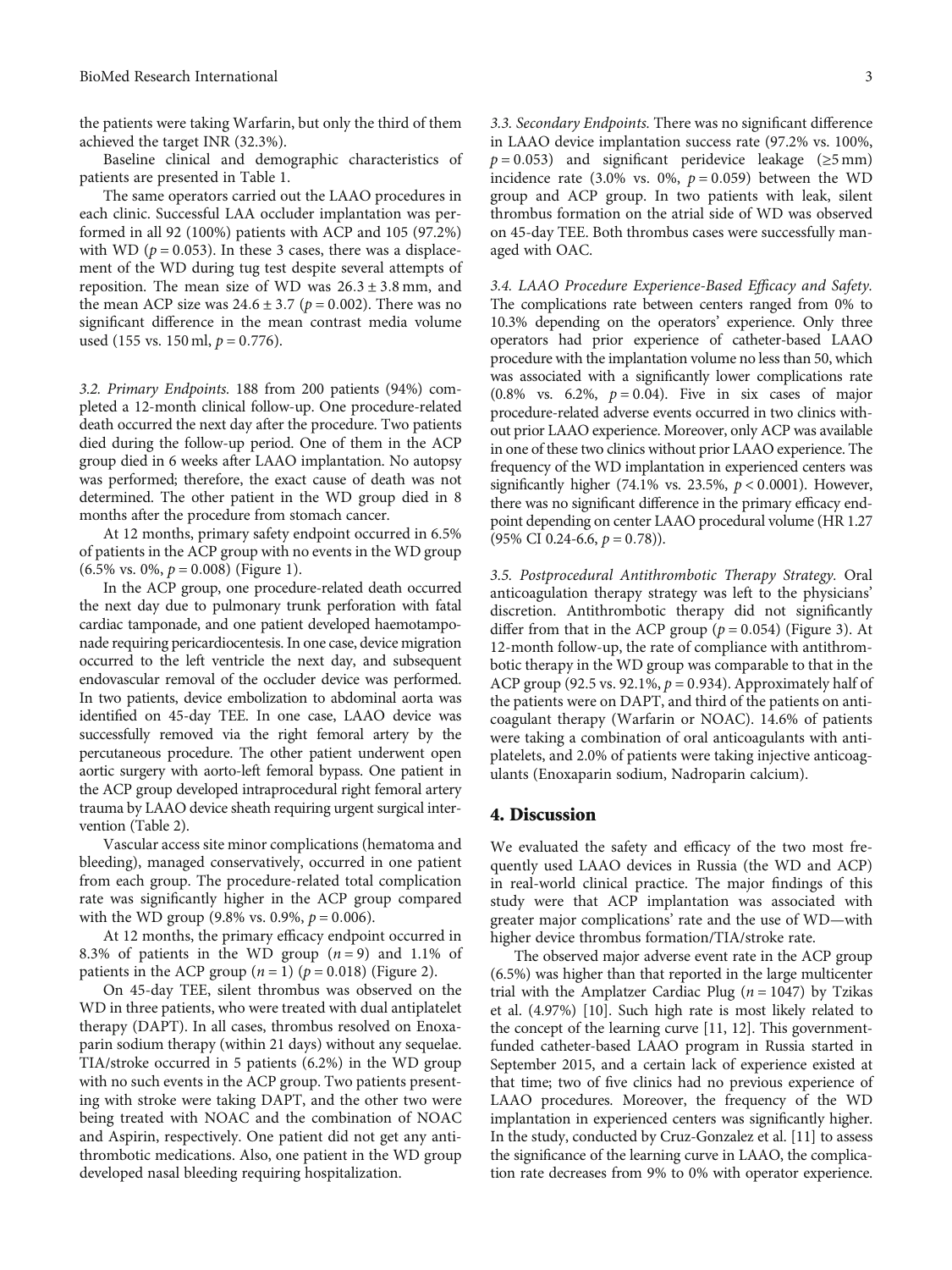Table 1: Patients characteristics.

<span id="page-3-0"></span>

|                                             | Total          | <b>WD</b>      | ACP            | $p$ value |
|---------------------------------------------|----------------|----------------|----------------|-----------|
| Age (years)                                 | $66.8 \pm 7.8$ | $66.9 \pm 7.9$ | $66.7 \pm 7.6$ | 0.795     |
| Female gender % $(n)$                       | 44.5 (89)      | 45.4 (49)      | 43.5(40)       | 0.788     |
| Permanent AF % $(n)$                        | 46.5(93)       | 50(54)         | 42.4 (39)      | 0.539     |
| AH % $(n)$                                  | 84.3 (166)     | 90.7 (98)      | 76.4 (68)      | 0.006     |
| DM % $(n)$                                  | 21(48)         | 25.9(28)       | 21.7(20)       | 0.490     |
| Prior MI % $(n)$                            | 18.1(36)       | 19.6(21)       | 16.3(15)       | 0.544     |
| CHF 2-3 NYHA % $(n)$                        | 69.0 (138)     | 59.3 (64)      | 80.4 (74)      | 0.001     |
| Prior ischemic stroke % $(n)$               | 25.5(51)       | 19.4(21)       | 32.6(30)       | 0.033     |
| Prior hemorrhagic stroke % $(n)$            | 4(8)           | 4.6(5)         | 3.3(3)         | 0.622     |
| TIA % $(n)$                                 | 6(12)          | 6.5(7)         | 5.4(5)         | 0.756     |
| Neurologic deficiency $\%$ ( <i>n</i> )     | 17.1(34)       | 13.1(14)       | 21.7(20)       | 0.106     |
| Major bleeding % $(n)$                      | 39.4 (78)      | 33.3 (36)      | 46.7(42)       | 0.056     |
| Carotid artery stenosis % $(n)$             | 6(12)          | 3.7(4)         | 8.7(8)         | 0.138     |
| Hepatic dysfunction % $(n)$                 | 2.0(4)         | 0.9(1)         | 3.3(3)         | 0.337     |
| Interatrial shunting $% (n)$                | 9.7(19)        | 12.0(13)       | 6.8(6)         | 0.219     |
| Alcohol abuse % $(n)$                       | 1.0(2)         | 0.9(1)         | 1.1(1)         | 0.909     |
| OAC % $(n)$                                 |                |                |                | 0.198     |
| Warfarin                                    | 62.6 (124)     | 66.7 (72)      | 57.8 (52)      |           |
| <b>NOAC</b>                                 | 37.4 (74)      | 33.3 (36)      | 42.2(38)       |           |
| Labile INR % $(n)$                          | 67.7 (84)      | 65.3(47)       | 71.1(37)       | 0.490     |
| CHA <sub>2</sub> DS <sub>2</sub> VASc score | $4(3-5)$       | $3.5(3-5)$     | $4(3-5)$       | 0.193     |
| HAS-BLED score                              | $3(3-3)$       | $3(2-3)$       | $3(3-3)$       | 0.348     |
| LA size (mm)                                | $47(42-52)$    | $47(42-51.5)$  | $47(41-52)$    | 0.735     |
| LVEF $(\%)$                                 | $57(51-61)$    | 58 (52-60)     | $55(50-63,5)$  | 0.325     |

Values are presented as mean ± standard deviation,%(*n*), or median (interquartile range). AF, atrial fibrillation; AH, arterial hypertension; DM, diabetes mellitus; MI, myocardial infarction; CHF, congestive heart failure; TIA, transient ischemic attack; OAC, oral anticoagulant therapy; NOAC, non-Vitamin K antagonist oral anticoagulants; INR, international normalized ratio; LA, left atrium; LVEF, left ventricular ejection fraction.



Figure 1: Major LAAO-related complications rate using the Watchman device and Amplatzer Cardiac Plug.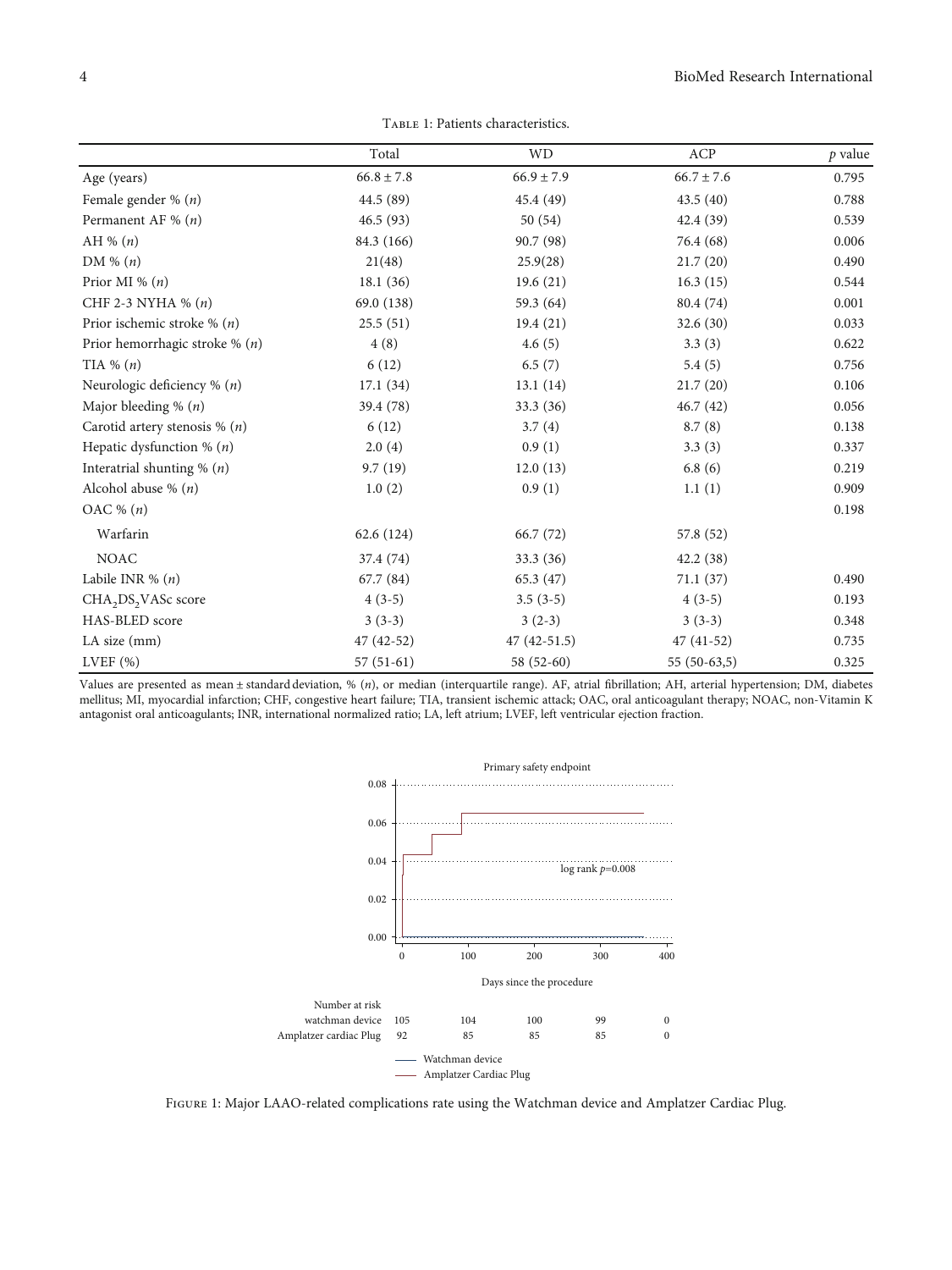#### <span id="page-4-0"></span>BioMed Research International 5

| Complication type                      | Number | Incident/detection time |
|----------------------------------------|--------|-------------------------|
| Fatal pulmonary trunk perforation      |        | 1 day                   |
| Haemotamponade                         |        | $0 \text{ day}$         |
| Device migration to the left ventricle |        | 1 day                   |
| Device migration to the aorta          |        | 45 day                  |
| Right femoral artery trauma            |        | 0 <sub>day</sub>        |



Figure 2: Primary efficacy endpoint of LAAO using Watchman device and Amplatzer Cardiac Plug.



FIGURE 3: Antithrombotic therapy strategy after LAAO procedure. DAPT, dual antiplatelet therapy; NOAC, non-Vitamin K antagonist oral anticoagulants.

Moreover, the authors noticed that initial experience of LAAO using ACP also translated into better safety and efficacy outcomes for the WD [[11](#page-6-0)]. The absence of additional disk in WD perhaps simplified the implantation procedure using the WD and therefore the complication rate [[12\]](#page-6-0). In our study, no major adverse events occurred in the WD group, which correlated well with data from the EWOLUTION registry [\[13\]](#page-6-0). The analysis of two European real-world registry data, performed by Kleinecke et al. [\[14](#page-6-0)] reported a comparable periprocedural major complications rate for the WD and

Table 2: Major complications of LAAO procedure.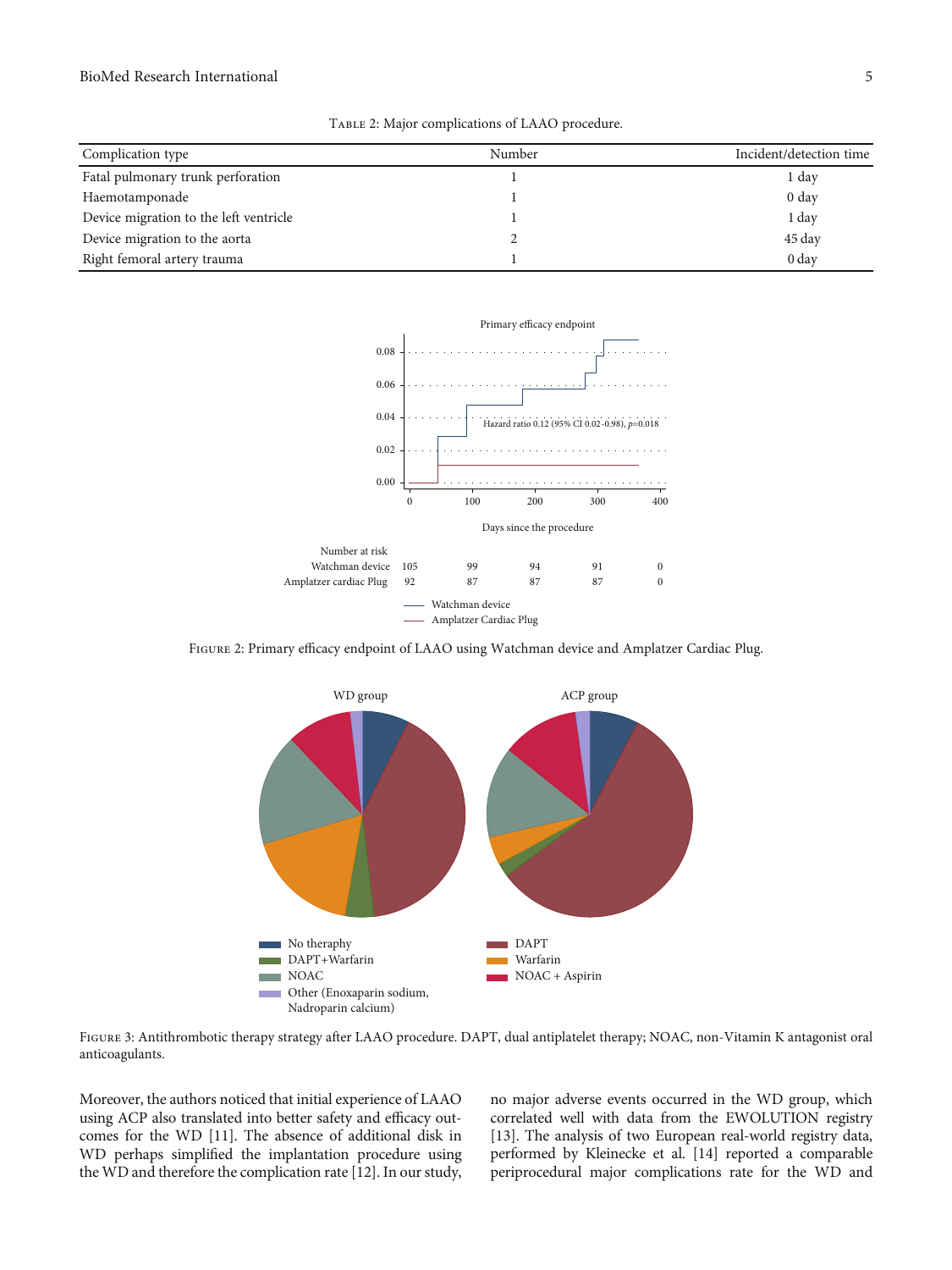<span id="page-5-0"></span>Amplatzer group devices (4.1% vs. 6.0%, *p* = 0*:*32). A recent meta-analysis of six studies also confirmed the comparable safety outcomes for the WD and Amplatzer groups [\[15](#page-6-0)].

Accurate LAAO device size selection is crucial to prevent significant peridevice leakage, which seems to be more common for the WD. In our study on 6-month TEE, major residual leakage was observed in 3 patients. Two of them developed devices' thrombi, fortunately, resolved without any clinical sequelae.

Data regarding the clinical efficacy of LAAO procedure for preventing stroke/TIA correlated strongly with respective studies for the WD [\[16\]](#page-6-0) and ACP [[10\]](#page-6-0). Tzikas et al. [[10\]](#page-6-0) reported the rate of 3.5% of TIA/stroke/cardiovascular death for an average 13-month follow-up period. In our study, sudden death occurred in 1 patient (1.1%). Although the number of patients with prior stroke history was significantly higher in the ACP group, there were no clinically significant TIA/stroke episodes in this group. The possible explanation of such findings is the results of a study, conducted by Litwinowicz et al. [\[17\]](#page-6-0). The authors evaluated the longterm efficacy of LAAO procedure in primary and secondary stroke prevention and reported comparable efficacy outcome during a mean follow-up of 50 months. The 6.2% rate of TIA/stroke in the WD group, observed in our study, correlated well with data from the PREVAIL trial (6.4%) [[16\]](#page-6-0) and the aforementioned European registries (6.4%) [\[14\]](#page-6-0).

There was no significant difference in comparative efficacy and safety outcomes of LAA closure with WD versus ACP presented by Figini et al. [\[9\]](#page-6-0). Peridevice leak incidence was the only significant difference between the groups (WD 18% vs. ACP 6.3%, *p* = 0*:*037). Such a high incidence of the leak in the WD group was due to cutoff value > 3 mm for the severe residual leak. These data correlated well with the results of the aforementioned meta-analysis [\[15\]](#page-6-0). The rate of total peridevice leakage was significantly higher in the WD group (log OR = 1*:*32; 95*%*CI = 0*:*76 to 1*:*87; *p* < 0*:*01). On the other hand, the rate of significant peridevice leakage did not differ significantly between groups. All-cause mortality, cardiovascular mortality, and TIA/stroke rates were also comparable between the WD and Amplatzer device groups [\[15](#page-6-0)]. Direct comparison of three devices, the WD, ACP/Amulet, and LAmbre, performed in China, also did not reveal any statistically significant differences in procedure-related events and long-term follow-up outcomes [\[8](#page-6-0)]. However, the Amplatzer group included ACP and Amulet devices, which may lead to certain misinterpretation. LAAO procedure performed in a single center by more experienced operators might be the possible causes of such discrepancies between our results and reported data.

#### 5. Limitations

This study is a retrospective analysis of prospectively collected registry data from a limited number of study participants. Also, the interpretation of the data was limited due to the small number of events. The device selection depended on operators' discretion and device availability: in two clinics, either the WD or ACP was available. Postprocedural antithrombotic therapy strategy was left to the discretion of treating physicians, which impedes the analysis of postprocedural antithrombotic therapy. However, this is the first study based on the multicenter prospective registry providing real-world experience with LAAO device.

#### 6. Conclusion

In this multicenter prospective registry, LAA closure with the WD was associated with significantly higher thromboembolic events rate in NVAF patients. Patients, receiving the ACP, had more procedure-related major adverse events. However, further randomized multicenter studies are necessary to evaluate these findings.

#### Data Availability

The data that support the findings of this study are available from the corresponding author, upon reasonable request.

#### Conflicts of Interest

Karapet Davtyan serves as a proctor for Medtronic and Abbott. Andrey Kalemberg is a consultant for Abbott. Arpi Topchyan has received a speaker honorarium from Medtronic. Dmitriy Lebedev has received a speaker honorarium from Medtronic and Biosense Webster. The remaining authors have no conflicts of interest to declare.

#### Acknowledgments

The trial was supported by the Ministry of Health of the Russian Federation.

#### References

- [1] E. J. Benjamin, P. Muntner, A. Alonso et al., "Heart Disease and Stroke Statistics-2019 update: a report from the American Heart Association," Circulation, vol. 139, no. 10, pp. e56–e528, 2019.
- [2] N. M. Al-Saady, O. A. Obel, and A. J. Camm, "Left atrial appendage: structure, function, and role in thromboembolism," Heart, vol. 82, no. 5, pp. 547–554, 1999.
- [3] O. Alli, S. Doshi, S. Kar et al., "Quality of life assessment in the randomized PROTECT AF (percutaneous closure of the left atrial appendage versus warfarin therapy for prevention of stroke in patients with atrial fibrillation) trial of patients at risk for stroke with nonvalvular atrial Fibrillation," Journal of the American College of Cardiology, vol. 61, no. 17, pp. 1790– 1798, 2013.
- [4] M. Glikson, R. Wolff, G. Hindricks et al., "EHRA/EAPCI expert consensus statement on catheter-based left atrial appendage occlusion – an update," Europace, vol. 22, no. 2, p. 184, 2020.
- [5] M. J. Price, "The WATCHMAN left atrial appendage closure device: technical considerations and procedural approach," Interventional Cardiology Clinics, vol. 7, no. 2, pp. 201–212, 2018.
- [6] S. Gloekler, S. Shakir, J. Doblies et al., "Early results of first versus second generation Amplatzer occluders for left atrial appendage closure in patients with atrial fibrillation," Clinical Research in Cardiology, vol. 104, no. 8, pp. 656–665, 2015.